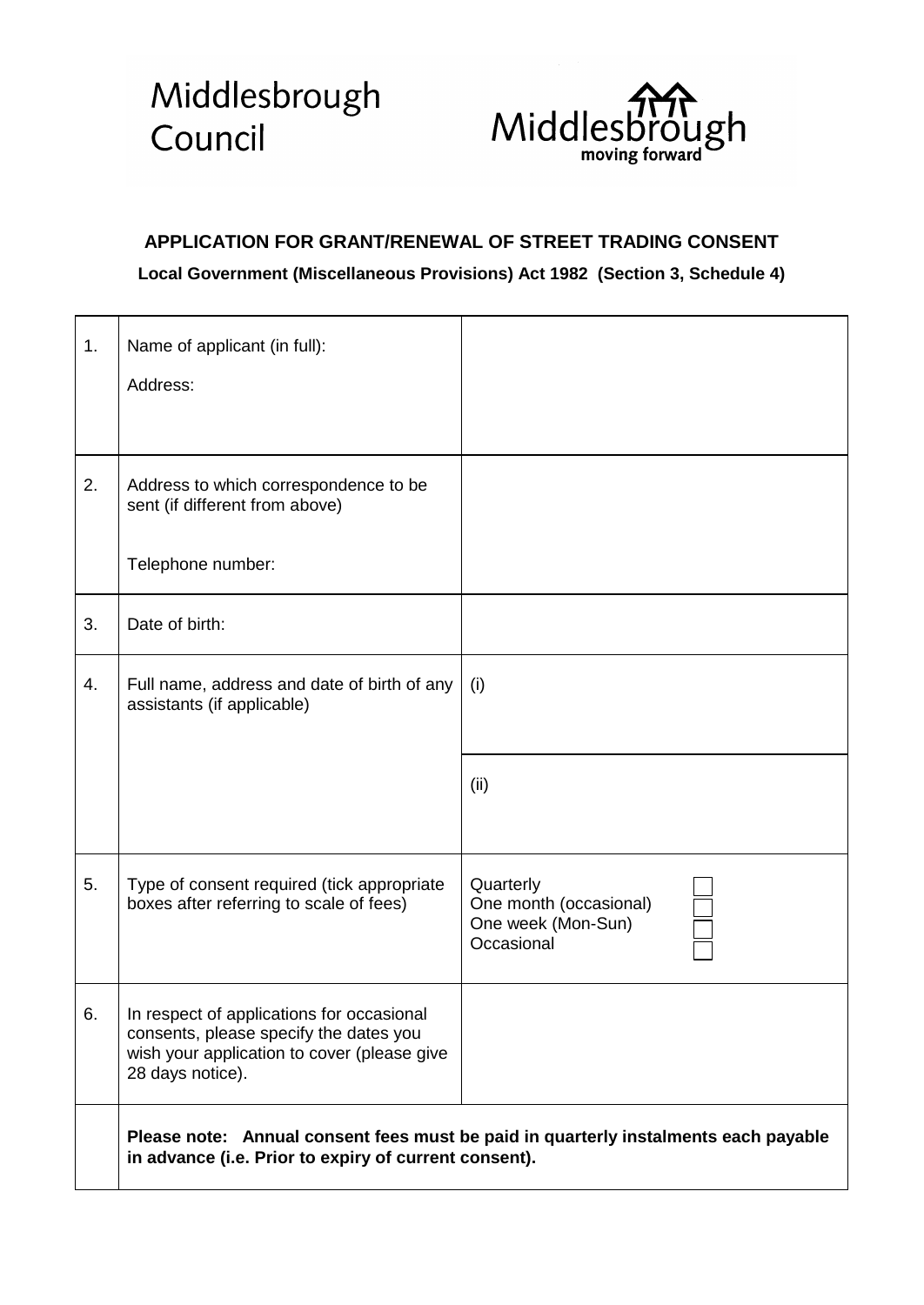| 7.  | Please describe the articles in which you<br>wish to trade.                                                                                                                                                                                                                                                                                                                                                                                                                                                                                                                                                                                                                                                                                                                                                                                                                                                                                                                     |  |  |  |  |
|-----|---------------------------------------------------------------------------------------------------------------------------------------------------------------------------------------------------------------------------------------------------------------------------------------------------------------------------------------------------------------------------------------------------------------------------------------------------------------------------------------------------------------------------------------------------------------------------------------------------------------------------------------------------------------------------------------------------------------------------------------------------------------------------------------------------------------------------------------------------------------------------------------------------------------------------------------------------------------------------------|--|--|--|--|
| 8.  | Description of Unit/Stall to be used:                                                                                                                                                                                                                                                                                                                                                                                                                                                                                                                                                                                                                                                                                                                                                                                                                                                                                                                                           |  |  |  |  |
| 9.  | Have you ever been refused a street<br>traders consent in this or any other area?<br>If yes, please give details.                                                                                                                                                                                                                                                                                                                                                                                                                                                                                                                                                                                                                                                                                                                                                                                                                                                               |  |  |  |  |
| 10. | Have you ever been convicted of an offence, whether a motoring offence or not? (Under the<br>terms of the Rehabilitation of Offenders Act 1974, you need not reveal any convictions which<br>are "spent" convictions within the meaning of the Act).<br>YES/NO* (delete as necessary)<br>If the answer to the above question is YES give details below.<br>Date of conviction:<br>Court in which case heard:<br>Offence:<br>Penalty:<br>NOTE: If you are uncertain as to what constitutes a "spent" conviction, you are advised to<br>obtain proper legal advice. A publication called "A Guide to the Rehabilitation of Offenders<br>Act 1974" is available from Her Majesty's Stationery Office. However, it is not an authoritative<br>document and is in no way meant as a substitute for legal advice.<br>I hereby apply for the grant/renewal of a street trading consent. I certify that the above details<br>are to the best of my knowledge a true and correct record. |  |  |  |  |
|     | Principal Licensing Officer, Middlesbrough Council, Economic Development and Communities, PO Box<br>505, Civic Centre, Middlesbrough, TS1 9FZ                                                                                                                                                                                                                                                                                                                                                                                                                                                                                                                                                                                                                                                                                                                                                                                                                                   |  |  |  |  |